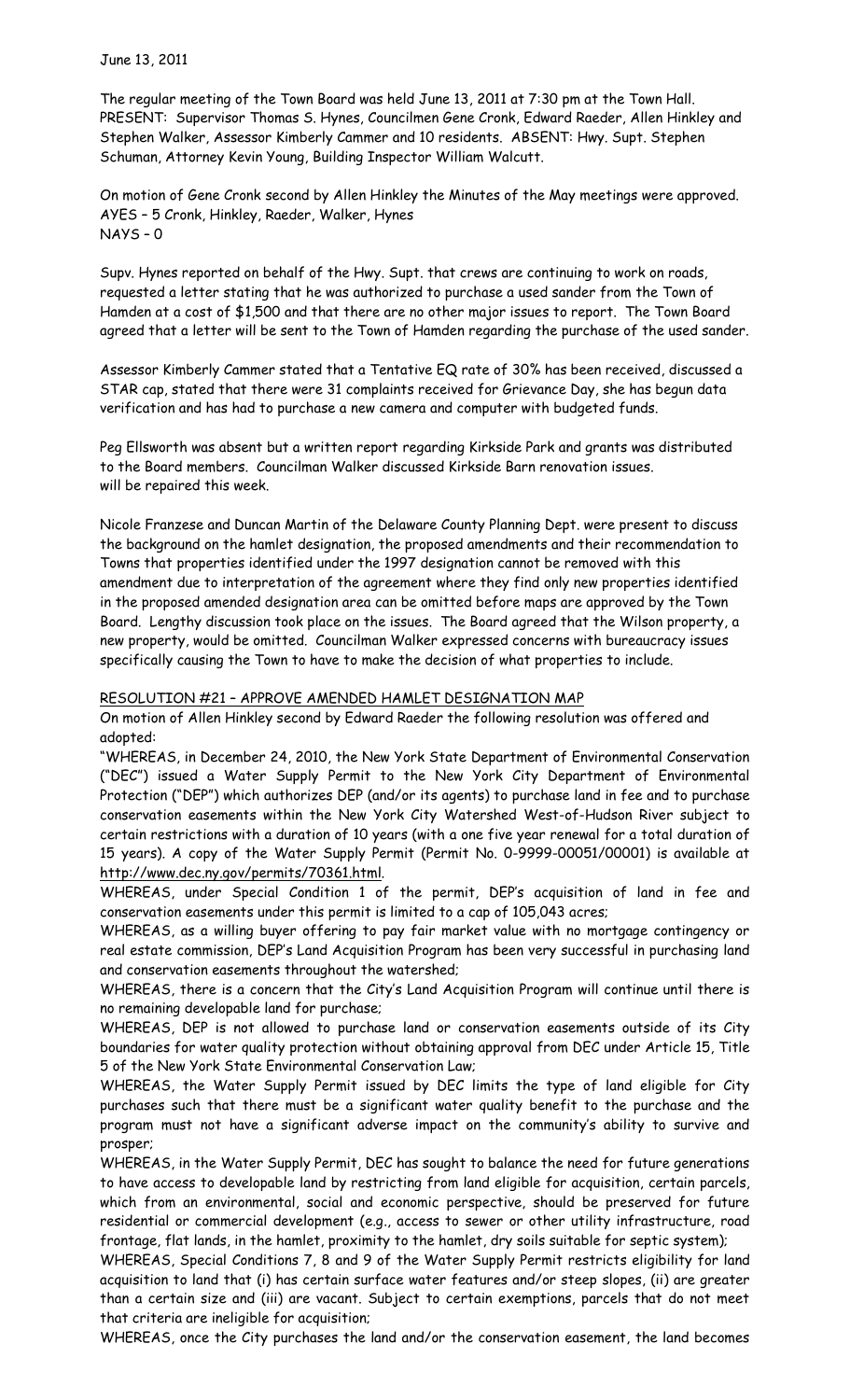forever limited as open space and prohibited from residential and/or commercial development by future generations;

WHEREAS, in order to protect the land that is most amendable for development, Special Condition 10 of the Water Supply Permit identifies two types of areas where the City may not purchase in fee or conservation easements: The 1997 Designated Areas and the 2011 Designated Areas; WHEREAS, Special Condition 2 of the Water Supply Permit provides as follows:

The City's LAP, the City's Watershed Regulations, and the other programs and conditions contained in the Watershed MOA, when implemented in conjunction with one another, are intended to protect water quality while allowing existing development to continue and future growth to occur in a manner that is consistent with the existing community character and planning goals of each of the Watershed communities. The City's land acquisition goals recognize the importance of ensuring that the availability of developable land in the Watershed will remain sufficient to accommodate projected growth without adverse effects on water quality and without substantially changing future population patterns in the Watershed communities.

WHEREAS, the determination whether the 1997 Designated Area and the 2011 Designated Area is needed to ensure the availability of developable land to accommodate anticipated necessary growth within the community is in the nature of a local land use determination to be made by the Town Board;

WHEREAS, attached as **Exhibit A** is a listing of tax parcels within the proposed 2011 Designated Area as amended by the Town Board after the public hearing;

WHEREAS, attached as **Exhibit B** is a map showing the 1997 Designated Area and the 2011 Designated Area as amended by the Town Board after the public hearing;

WHEREAS, the Water Supply Permit allows the local municipality to determine the boundaries of the two Designated Areas and to determine whether parcels in both designated areas should be eligible for purchase by the City;

WHEREAS, under Section 18-39(a)(3) of the New York City Watershed Rules and Regulations, the parcels within the 1997 Designated Area and the 2011 Designated Area are allowed to construct impervious surfaces within 100 feet of a water course subject to an individual stormwater permit from DEP;

WHEREAS, the Town has notified all property owners (based upon the current assessment roll and/or amended as needed to assure the most complete roll of landowners were notified) within the 1997 Designated Area and the 2011 Designated Area notifying them of the opportunity to provide written comment and to provide testimony at a public hearing on the Town's selection of the boundaries of the designated areas and whether such areas are eligible (or ineligible) for City Land Acquisition;

WHEREAS, that the Town Board has complied with the terms set forth under Special Condition 10 of the December 24, 2010 Water Supply permit;

WHEREAS, the Town Board must determine whether to adopt the parcels identified in Exhibit A and noted on Exhibit B as its 1997 Designated Area and 2011 Designated Area; NOW THEREFORE BE IT RESOLVED,

- 1. The Town Board adopts as the 2011 Designated Area the parcels identified in Exhibit A and noted in purple on Exhibit B.
- 2. The Town Board adopts as the 1997 Designated Area the parcels noted in grey on Exhibit B, including but not limited to, the village extension areas of Fleischmanns and Margaretville, and the hamlet areas of Arkville, New Kingston, Kellys Corners, Halcottsville, Clovesville, and Dunraven.
- 3. The Town Board reserves any and all rights under Special Conditions 7, 8, 9 and 10 to make new determinations in 2016 and 2021."
- AYES 4 Hinkley, Reader, Walker, Hynes

# NAYS – 1 Cronk

## RESOLUTION #22 – PROHIBIT NYCDEP PURCHASES AND CONSERVATION EASEMENTS IN HAMLET DESIGNATION AREAS

On motion of Allen Hinkley second by Stephen Walker the following resolution was offered and approved:

"WHEREAS, the Town Board passed Resolution No. 21 of 2011 identifying the parcels within the 1997 Designated Area and the 2011 Designated Area;

WHEREAS, the Town Board incorporates and confirms the "Whereas Clauses" for Resolution No. 21 as set forth in full herein;

WHEREAS, the Town Board must determine whether to adopt a resolution precluding acquisition (fee and/or conservation easements) within the 2011 Designated Area and/or the 1997 Designated Area.

NOW THEREFORE BE IT RESOLVED, the Town Board hereby

1. Prohibits any land acquisition (including acquisition of conservation fee) in the 1997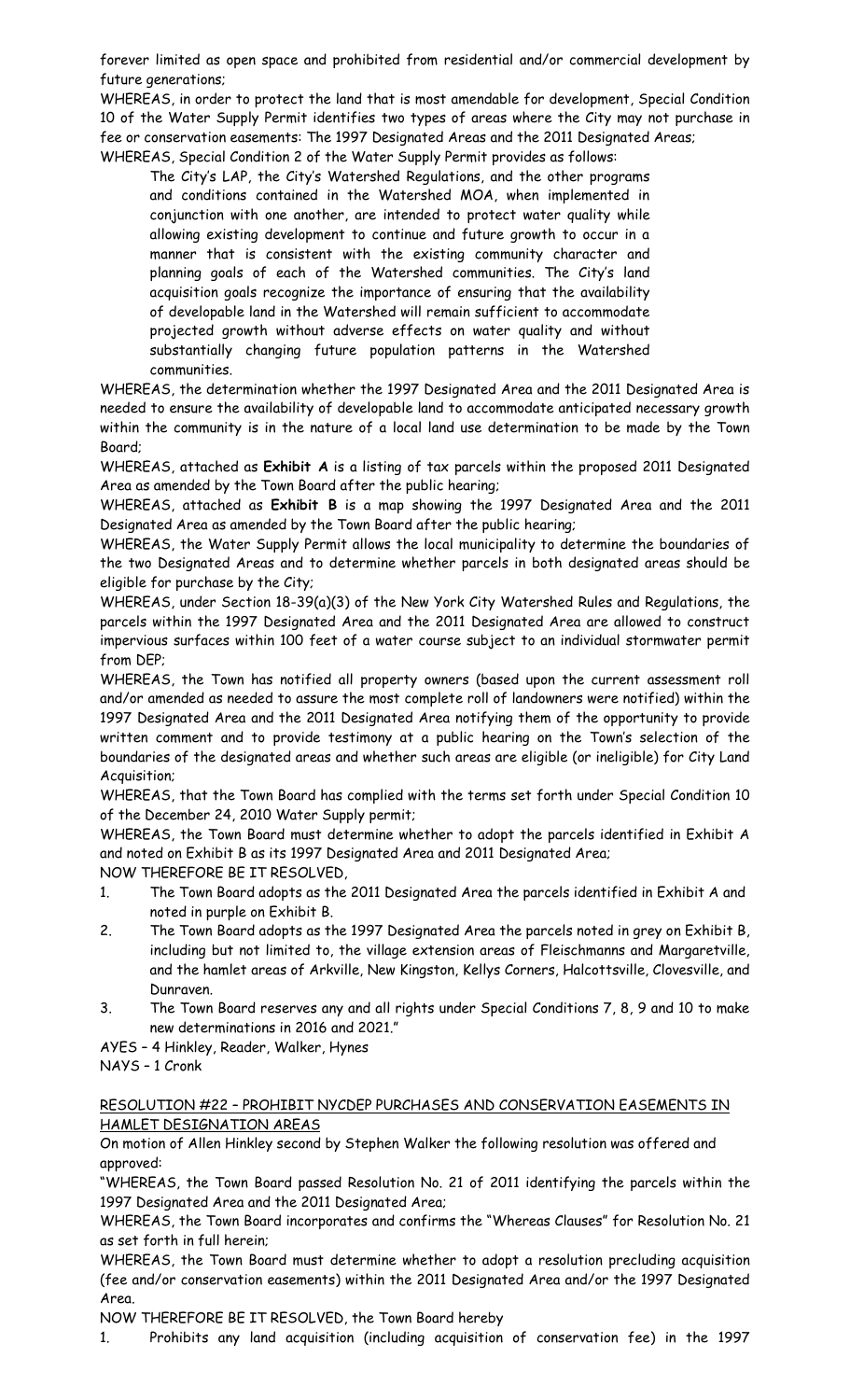- Hamlet area of Grand Gorge
- Hamlet area of Roxbury
- Hamlet area of Roxbury Run

2. The Town Board reserves any and all rights under Special Conditions 7, 8, 9 and 10 to make new determinations in 2016, 2021 and 2026.

AYES – 4 Hinkley, Raeder, Walker, Hynes

NAYS – 1 Cronk

Duncan Martin discussed having submitted an application to Soil & Water on behalf of the Town for replacement of the bridge on Shepard Lane in the amount of \$150,000. An application is also expected to be submitted for Briggs Road erosion.

Evelyn Irwin expressed concerns with radio issues including using Town funds to pay costs and having to wait for reimbursement and the possibility of future costs fall on the taxpayers if not self sustaining. It was responded that grant reimbursements are received within 1-1  $\frac{1}{2}$  months of submitting the request and that the Town has the option of transferring the license over to a not for profit so is looking into the timeframe to do so.

Montgomery Hollow stream stormwater repairs are expected to resume in a couple of weeks as soon as the stream permit is received from NYS DEC.

A letter was received from the Town of Halcott advising they intend to grant a cable television franchise to Catskills Communication, Inc. d/b/a MTC Cable within a portion of their Town.

On motion of Edward Raeder second by Gene Cronk the Town Board approved the Town Clerk's Monthly Report for May 2011 in the amount of \$2,452.66 (Town Clerk \$632.66 and Building Permits \$1,820.00) AYES – 5 Raeder, Cronk, Hinkley, Walker, Hynes

NAYS – 0

On motion of Edward Raeder second by Gene Cronk the Town Board approved the Supervisor's Monthly Report for May 2011.

AYES – 5 Raeder, Cronk, Hinkley, Walker, Hynes NAYS – 0

## RESOLUTION #23 – NAME PRIVATE ROAD "WILLOW POND ROAD"

On motion of Gene Cronk, second by Allen Hinkley the following resolution was offered and adopted: "WHEREAS, Charles Dent Rd. is a Town owned/maintained road; and

WHEREAS, Charles Dent Road is maintained by the Town of Roxbury for a length of .14 miles from the intersection of Ferris Hill Rd. ; and

WHEREAS, a private section of road extends from the end of Charles Dent Rd. for approximately .43 miles to a dead end at the stream; and

WHEREAS, said private section had been identified by Delaware County Emergency Services as Charles Dent Rd.; and

WHEREAS, Delaware County Emergency Services now requires the private section of road to be renamed; and

WHEREAS, a majority of owners on said private section of road have chosen the name "Willow Pond Rd.";

NOW THEREFORE BE IT RESOLVED, effective immediately, the Town of Roxbury Town Board hereby approves the private section of road to be known as "Willow Pond Rd."

AYES – 5 Cronk, Hinkley, Raeder, Walker, Hynes

NAYS – 0

## RESOLUTION #24 – FIREWORKS PERMIT APPLICATION REVIEW

On motion of Gene Cronk second by Stephen Walker the following resolution was offered and adopted:

"WHEREAS, New York's Penal Law Article 405, §405(2) states that a town may grant a permit for the display of fireworks; and

WHEREAS, Article 405, §405(1) allows the Town Board to designate an officer as the "permit authority";

NOW, THEREFORE BE IT RESOLVED, effective immediately, the Town Board hereby requires an application for the display of fireworks in the Town of Roxbury; and

BE IT FURTHER RESOLVED the Town Board appoints the Fire Chief of the fire district where the fireworks shall be held as the "permit authority" to review and render a decision on the issuance of any application received by the Town of Roxbury."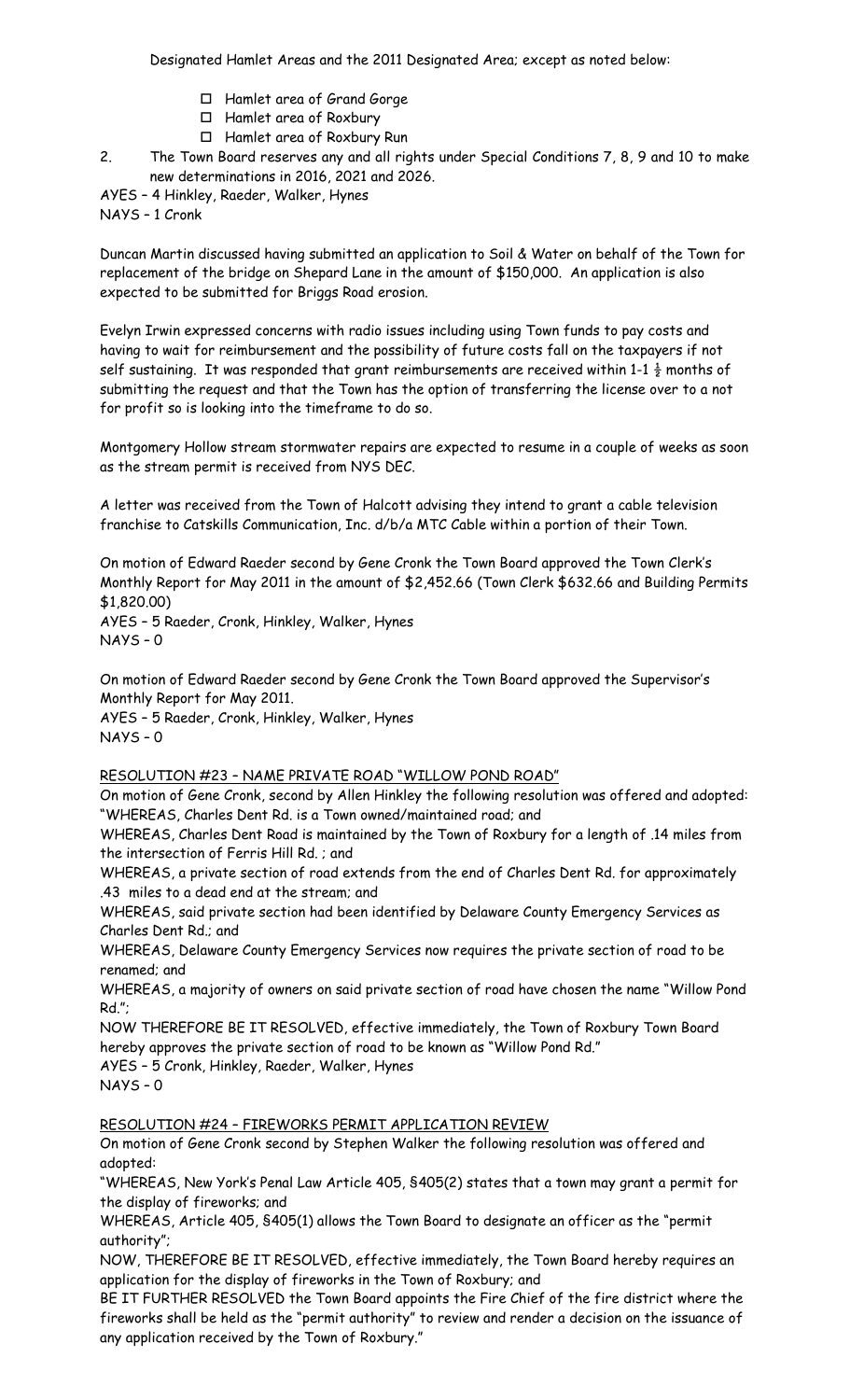AYES – 4 Cronk, Walker, Raeder, Hynes ABSTAIN – 1 Hinkley NAYS – 0

On motion of Edward Raeder second by Stephen Walker the Town Board approved the destruction of certain Town records per SARA MU-1 Retention/Destruction schedules. AYES – 5 Raeder, Walker, Hinkley, Cronk, Hynes NAYS – 0

On motion of Allen Hinkley second by Edward Raeder the Town Board approved the Tax Collector's Report of Taxes Received for the year 2011. AYES – 5 Hinkley, Raeder, Cronk, Walker, Hynes NAYS – 0

On motion of Stephen Walker second by Allen Hinkley the Town Board approved the transfer of \$1,591.81 from Good Neighbor Fund to Capital Projects for Kirkside Park – Construction costs on Abstract #6. Said funds shall be reimbursed upon receipt of grant funds. AYES – 5 Walker, Hinkley, Raeder, Cronk, Hynes NAYS – 0

On motion of Allen Hinkley second by Stephen Walker the Town Board approved the transfer of \$12,765 from General Fund to Capital Project for Radio costs on Abstract #6. Said funds are to be reimbursed upon receipt of grant funds.

AYES – 5 Hinkley, Walker, Raeder, Cronk, Hynes NAYS – 0

#### RESOLUTION #25 – HUBBELL CORNERS SEWER REGISTRATION FEE

On motion of Gene Cronk second by Edward Raeder the following resolution was offered and adopted:

"RESOLVED, the Town Board will require a \$100 fee for any Hubbell Corners Sewer Lateral Registration Application received on or after October 1, 2011." AYES – 5 Cronk, Raeder, Hinkley, Walker, Hynes NAYS – 0

Supv. Hynes stated that the truck lawsuit is currently in negotiation for settlement.

Discussion took place on the time calendars submitted by employees for the retirement reporting resolution. The Board agreed to an 8 hour standard work day. Discussion took place on the Building Inspector calendar that showed less days than the 10 required by the Town Board.

#### RESOLUTION #26 – RETIREMENT TIME REPORTING

On motion of Gene Cronk second by Edward Raeder the following resolution was offered and adopted:

BE IT RESOLVED, that the Town of Roxbury hereby establishes the following as standard work days for elected and appointed officials and will report the following days worked to the New York State and Local Employee's Retirement System based on the record of activities maintained and submitted by these officials to the clerk of this body.

#### Title Name Standard Work Day (Hours/ Day) Term Begins/Ends Employer Record of Time Worked (Y/N) Days Per Month (based on record of Activities)  $\text{Courcilman}$  | Stephen D. Walker | 8 | 1/1/08-12/31/11 | N | 1 Councilman Allen Hinkley 8 1/1/10-12/31/13 N 1 Tax Collector Joan Moore 8 1/1/10-12/31/11 N 6 Justice Wayne R. Pebler 8 1/1/10-12/31/13 N 6 Justice | Heather Gockel | 8 | 1/1/09-12/31/12 | N | 2 Supt. of Highways | Stephen A. Schuman  $\vert$  8 | 1/1/10 – 12/31/11 | Y Town Clerk Diane L. Pickett 8 1/1/10-12/31/11 Y APPOINTED OFFICIALS:

| ELECTED OFFICIALS: |
|--------------------|

| <b>Building</b> |                    |  |                     |  |  |
|-----------------|--------------------|--|---------------------|--|--|
| Inspector/CEO   | William Walcutt    |  | $1/1/11 - 12/31/11$ |  |  |
| Assessor Clerk  | Stephanie Seminara |  | $1/1/11 - 12/31/11$ |  |  |